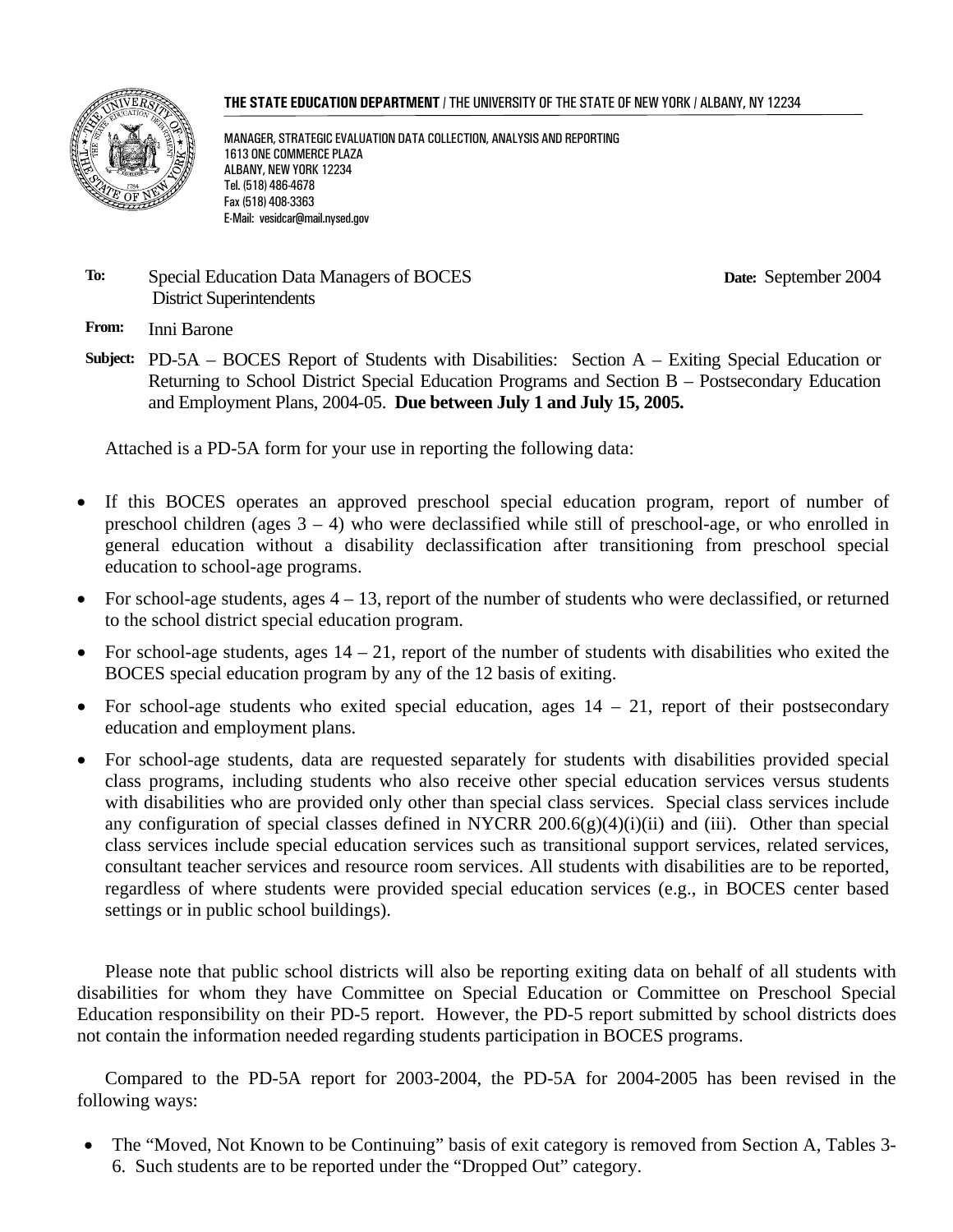- In Section A, Table 1, Preschool-age is revised from "Ages 3-5" to "Ages 3-4". Children who are 5 years of age on December 1, 2004 are school-age children and if they are declassified at Age 5, should be reported in Section A, Table 1, Column C.
- Directions are included to indicate that Local Certificates may not be issued after February 1, 2005.

During 2004-2005 personnel from Strategic Evaluation Data Collection, Analysis and Reporting (SEDCAR) Unit may be available to conduct a limited number of regional training programs regarding the various special education data forms (i.e., the PD forms). If you feel that such training would be useful to the data managers in your area, please contact your local Special Education Training and Resource Center (SETRC). The data collected through the PD forms are used in the following reports and activities:

- Annual Performance Report for Special Education
- Pocketbook of Goals and Results for Individuals with Disabilities
- Chapter 655 Report to the Governor and the Legislature on the Status of the State's Schools
- Special Education Quality Assurance Reviews
- School Report Cards
- BOCES Report Cards
- Charter School Report Cards
- Calculations to identify instances of possible race/ethnicity disproportionality
- Other reports required by State or federal statues
- Summary reports for public information to be placed on the Department's website
- Evaluation of programs and policies

If you have any questions or are in need of assistance in completing this report, please contact the SEDCAR Unit by using the contact information provided in the letterhead.

Thank you.

Attachment

cc: Rebecca H. Cort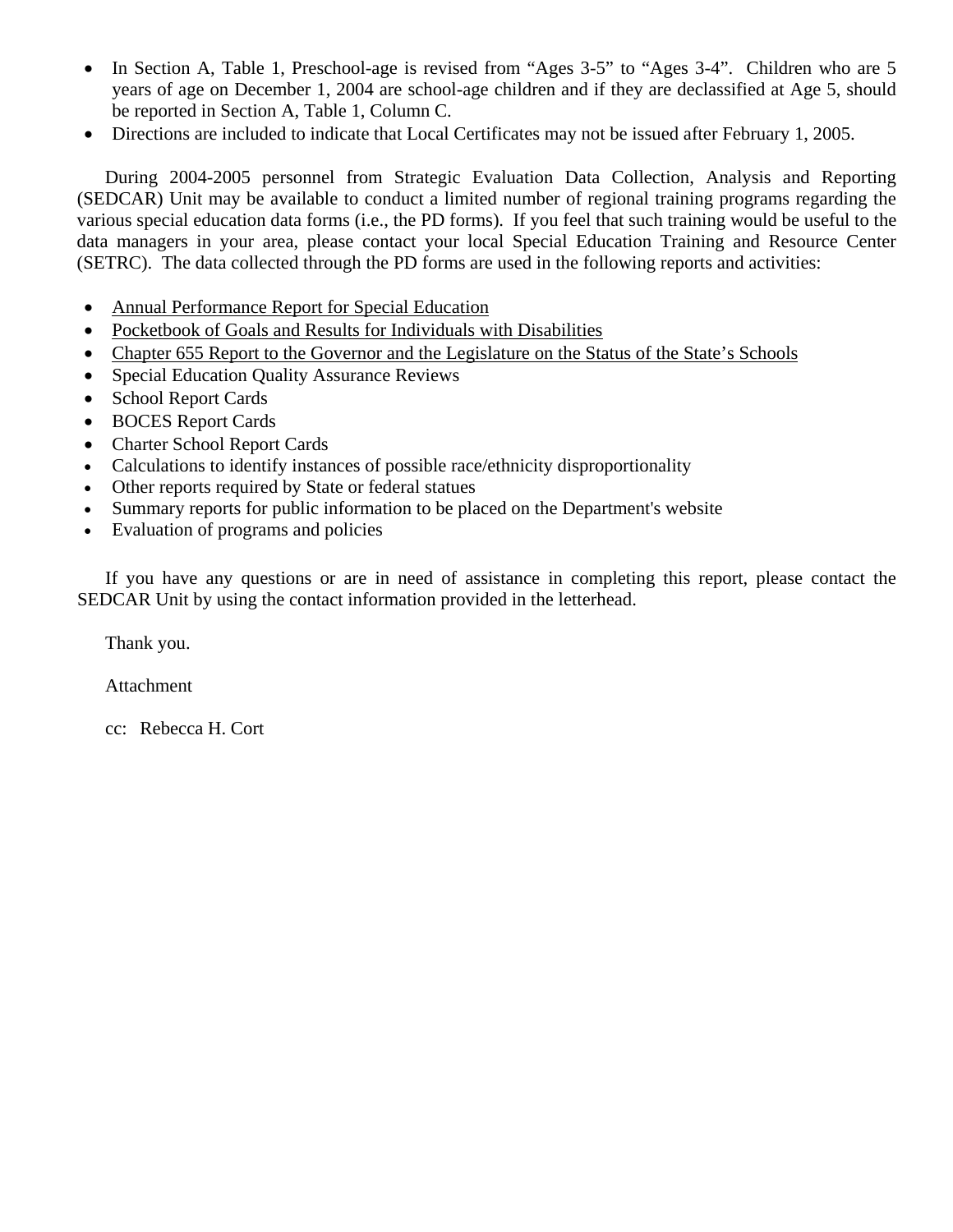# **PD-5A – BOCES Report of Students with Disabilities:**

# **Section A: Exiting Special Education or Returning to School District Special Education Programs Section B: Postsecondary Education and Employment Plans July 1, 2004 to June 30, 2005**

|  | <b>Instructions:</b> 1. Return one copy of this report between July 1 and July 15, 2005 to the above address. |
|--|---------------------------------------------------------------------------------------------------------------|
|  | Please do not return this form before June 30, 2005.                                                          |

- 2. Retain one copy (and supporting documentation) in your BOCES for reference and audit purposes. The required retention period ends June 30, 2011.
- 3. Carefully read the Instructions and Definitions on the following pages.
- 4. If you have questions about this report, please call (518) 486-4678, or e-mail your questions to vesidcar@mail.nysed.gov

Check this box if this BOCES does not operate an approved pre-school special education program, pursuant to Section 4410 of the Education Law.

Check this box if no students exited special education or returned to school district special education programs (including students declassified) between the ages of 3 and 21 within the report period.

Note: If both boxes are checked, please complete this page only and return it to the address at the top of this page.

| <b>BOCES Information</b>        |  |  |  |  |  |  |  |  |  |
|---------------------------------|--|--|--|--|--|--|--|--|--|
| (Enter 12-digit SED Code Below) |  |  |  |  |  |  |  |  |  |
| <b>BOCES NAME</b>               |  |  |  |  |  |  |  |  |  |
| <b>ADDRESS</b>                  |  |  |  |  |  |  |  |  |  |
|                                 |  |  |  |  |  |  |  |  |  |
|                                 |  |  |  |  |  |  |  |  |  |

| <b>Contact Person Information *</b> |            |  |  |  |  |  |  |  |  |
|-------------------------------------|------------|--|--|--|--|--|--|--|--|
| <b>NAME</b>                         |            |  |  |  |  |  |  |  |  |
| <b>TITLE</b>                        |            |  |  |  |  |  |  |  |  |
| <b>TELEPHONE</b>                    | <b>FAX</b> |  |  |  |  |  |  |  |  |
| <b>E-MAIL ADDRESS</b>               |            |  |  |  |  |  |  |  |  |

\*All correspondence from the address at the top of this page will be directed to the contact person reported in the PD web-based system at http://pd.nysed.gov. You may update the contact person at any time through the PD web-based system located at http://pd.nysed.gov.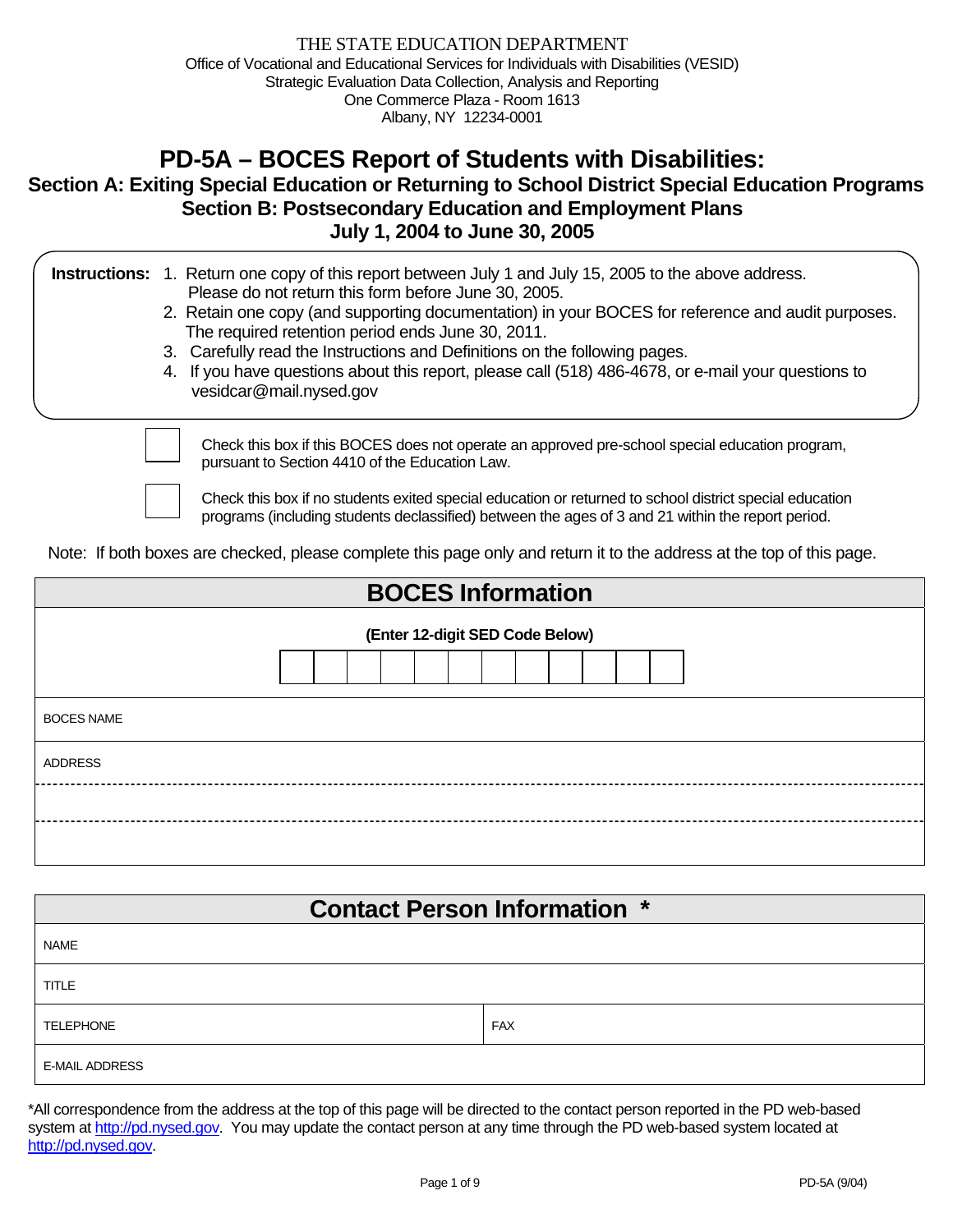# **Definitions and Instructions for Completing the PD-5A Report**

- 1. This report should be completed in consultation with school district personnel to confirm the exit status of students with disabilities who were provided special education services by BOCES and left the BOCES program during the report period.
- 2. Report information for all students with disabilities (ages  $3 21$ ) who were provided special education programs/services through this BOCES. In Section A, report the number who exited special education through the basis listed or returned to school district special education programs. In Section B, report the postsecondary education and employment plans of students with disabilities who have completed their program or dropped out.
- 3. If this BOCES does not operate an approved preschool program (pursuant to Section 4410 of the Education Law), check the appropriate box on page one of this report, and enter " NA " in columns A and B of Table 1 on Page 5.
- 4. For purposes of this report, students with disabilities provided transportation and evaluation services only are not to be included in this report. Also, students with disabilities provided summer school programs only should not be included in this report.
- 5. Data should be reported for all students with disabilities regardless of the setting in which they are provided services, including those placed in this BOCES and/or provided special education programs/services less than full-time.
- 6. Students with disabilities are to be reported in one of two program/service categories: Students provided special class programs (including those students provided other special education services in addition to special class programs), or students provided only special education services other than special class programs. Special class services include any configuration of special classes defined in NYCRR 200.6(g)(4)(i)(ii) and (iii). Other than special class services include special education services such as transitional support services, related services, consultant teacher services and, resource room services. Report on behalf of all students with disabilities, regardless of where students were provided services (e.g., in BOCES center based settings or in public school buildings).
- 7. The total number of students with disabilities for each exit category in Section B, Table 1 and Table 2, must equal the total number of such students reported in Section A, Table 3 and Table 4.
- 8. The total number of students for whom race/ethnicity is provided in Section A, Table 5 and Table 6 must equal the total number of students reported in Section A, Table 3 and Table 4.
- 9. Wherever data are requested by student age, the age should be reported as of December 1, 2004 (e.g., a student who is 14 years and 10 months of age on December 1, 2004, should be reported as age 14).
- 10. When reporting race/ethnicity of students, report the number which appear to belong, identify with, or are regarded in the community as belonging to each race/ethnic group. Please report the race/ethnicity of students with disabilities consistently with how it is reported by their districts of residence on all Department data collection instruments. Each student should be counted once, in one of the following categories:

**American Indian/Alaskan Native:** A person having origins in any of the original peoples of North and South America (including Central America) and who maintains tribal affiliation or community attachment.

**Asian or Pacific Islander:** A person having origins in any of the original peoples of the Far East, Southeast Asia, the Indian subcontinent, or the Pacific Islands, including, for example, Cambodia, China, India, Japan, Korea, Malaysia, Pakistan, the Philippine Islands, Thailand, and Vietnam. The Pacific Islands include Hawaii, Guam, and Samoa.

**Black or African American (not Hispanic):** A person having origins in any of the Black racial groups of Africa.

**Hispanic or Latino:** A person of Cuban, Mexican, Puerto Rican, South or Central American, or other Spanish culture or origin, regardless of race.

**White (not Hispanic):** A person having origins in any of the original peoples of Europe, the Middle East, or North Africa.

- 11. In general, exiting students with disabilities should be reported once, with few exceptions. The following examples are provided for purposes of clarification.
	- A student who is declassified and returned to general education several times, should be reported once each year that he or she is returned to general education, on pages  $5 - 6$ .
	- A student who receives a local diploma with a Regents endorsement should be reported in either Line 1 (Regents Diploma – Honors) or Line 2 (Regents Diploma – Regular) on pages 6 - 7.
	- A student who receives an IEP Diploma (Line 5) **and** Local Certificate (Line 6) should be reported in Line 5 only, on pages 6 - 7.
	- A student, who previously received an IEP Diploma or Local Certificate, has continued in the special education program and does not receive a higher diploma should **NOT** be counted again.
	- A student who previously received an IEP Diploma or Local Certificate has continued in their special education program and receives a Regents, local, or High School Equivalency diploma, should be included in the count for the given diploma (Lines  $1 - 4$ ) on pages  $6 - 7$ .
	- A student who previously dropped out of school, re-enters the BOCES program, and receives a diploma or certificate should be reported in the count for the given diploma or certificate. If, however, the same student drops out again, in a different school year, without receiving a diploma or certificate, the student should not be reported again.
- 12. If you have any questions or are in need of assistance in completing this report, please contact SEDCAR by telephoning (518) 486-4678, or e-mail your questions to vesidcar@mail.nysed.gov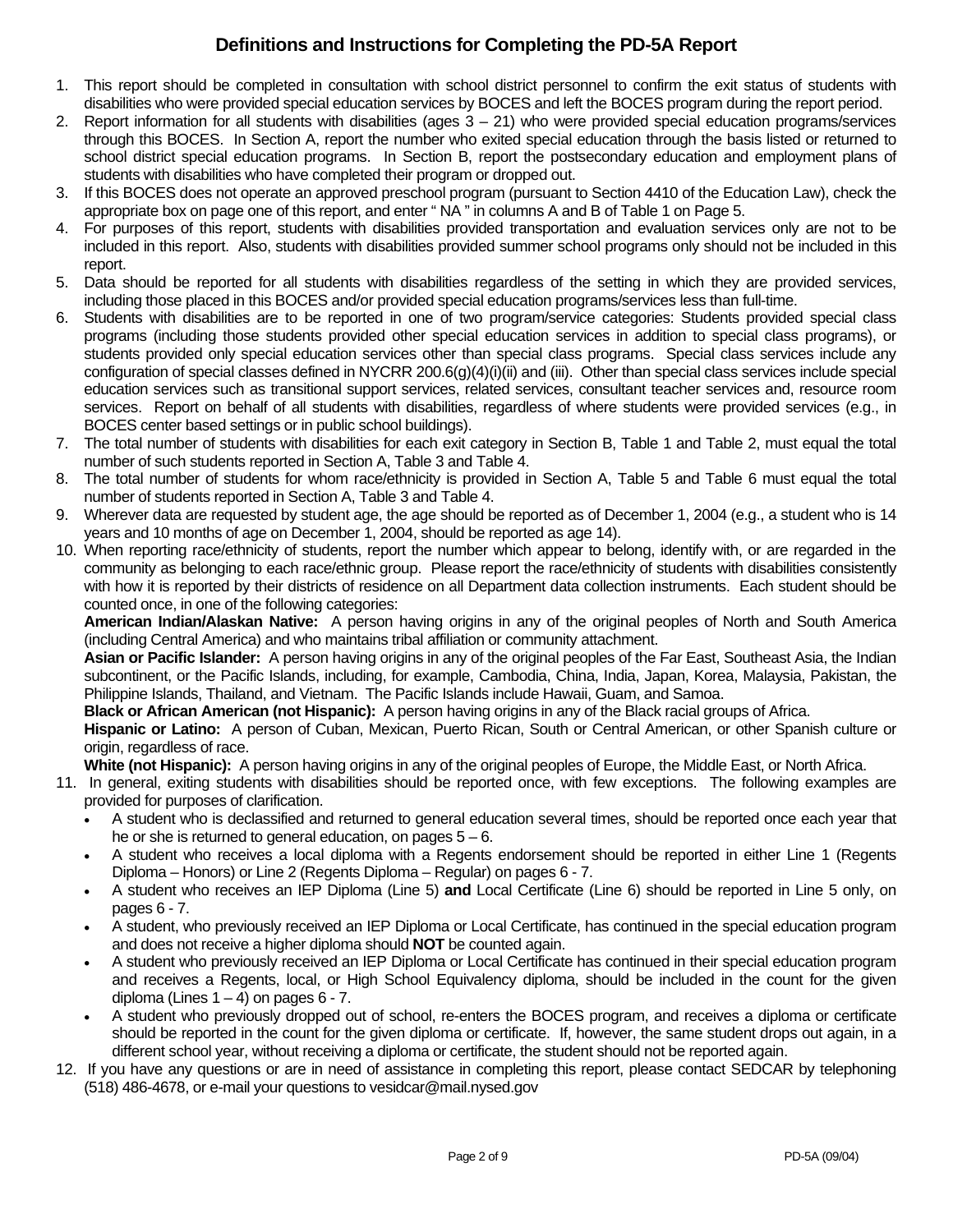# **Section "A" Definitions**

| Item                                                                                                                                                                 | <b>Definition</b>                                                                                                                                                                                                                                                                                                                                                                                                                                                                                                                                                                                                                                                                                                                                                                                                  |
|----------------------------------------------------------------------------------------------------------------------------------------------------------------------|--------------------------------------------------------------------------------------------------------------------------------------------------------------------------------------------------------------------------------------------------------------------------------------------------------------------------------------------------------------------------------------------------------------------------------------------------------------------------------------------------------------------------------------------------------------------------------------------------------------------------------------------------------------------------------------------------------------------------------------------------------------------------------------------------------------------|
| Declassified while still of Preschool-age<br>(Table 1, Column A on page 5)                                                                                           | For BOCES operating an approved preschool special education<br>program, report the total only of all students, ages 3-4 who<br>received special education services during July 1, 2004 - June<br>30, 2005 pursuant to Section 4410 of the Education Law, but were<br>declassified while still of preschool-age, and no longer have an<br>Individualized Education Program (IEP). These declassified<br>preschool-age students are not age eligible to enroll in<br>Kindergarten programs during the 2004-05 school year.                                                                                                                                                                                                                                                                                           |
| Enrolled in general education without a disability<br>classification after transitioning from pre-school to school-<br>age programs<br>(Table 1, Column B on page 5) | For BOCES which operate an approved preschool special<br>education program, report the total only of all students who<br>received preschool special education services pursuant to Section<br>4410 of the Education Law just prior to becoming school-age, and<br>were enrolled in general education without a disability<br>classification and IEP by the CSE upon transitioning from the<br>preschool to school-age program. Report students in this column<br>if they were declassified in May or June 2005 even though they<br>were still of preschool-age during July and August preceding their<br>entrance into school-age programs. Declassification data for<br>preschool students receiving special education services during<br>July and August 2005 should be reported in next year's PD-5A<br>report. |
| <b>Total</b><br>(Columns I and R, Line 13 on page 6)                                                                                                                 | This total should represent all students (ages $14 - 21$ ) who exited<br>special education or were returned to school district special<br>education programs.                                                                                                                                                                                                                                                                                                                                                                                                                                                                                                                                                                                                                                                      |
| <b>Regents Diploma (Honors)</b><br>(Line 1 on page 6)                                                                                                                | Students who received a local high school diploma with a Regents<br>endorsement "With Honors." (As per requirements in the Regents<br>Examinations, Regents Competency Tests and Proficiency<br>Examinations: School Administrator's Manual).                                                                                                                                                                                                                                                                                                                                                                                                                                                                                                                                                                      |
| <b>Regents Diploma (Regular)</b><br>(Line 2 on page 6)                                                                                                               | Students who received a local high school diploma with a<br>"Regular" Regents endorsement (8 NYCRR 100.5).                                                                                                                                                                                                                                                                                                                                                                                                                                                                                                                                                                                                                                                                                                         |
| <b>Local Diploma</b><br>(Line 3 on page 6)                                                                                                                           | Students who received a local high school diploma without a<br>Regents endorsement (8 NYCRR 100.5).                                                                                                                                                                                                                                                                                                                                                                                                                                                                                                                                                                                                                                                                                                                |
| <b>High School Equivalency Diploma</b><br>(Line 4 on page 6)                                                                                                         | Students who received a State High School Equivalency Diploma<br>who were jointly enrolled in secondary education and an<br>alternative high school equivalency preparation program or a high<br>school equivalency preparation program (8 NYCRR 100.7).                                                                                                                                                                                                                                                                                                                                                                                                                                                                                                                                                           |
| <b>Individualized Education Program Diploma</b><br>(Line 5 on page 6)                                                                                                | Students who received a High School Individualized Education<br>Program Diploma (8 NYCRR 100.9).                                                                                                                                                                                                                                                                                                                                                                                                                                                                                                                                                                                                                                                                                                                   |
| <b>Local Certificate</b><br>(Line 6 on page 6)                                                                                                                       | Students who received a Local Certificate (8 NYCRR 100.6).<br>Local Certificates may not be issued after February 1, 2005.                                                                                                                                                                                                                                                                                                                                                                                                                                                                                                                                                                                                                                                                                         |
| Declassified and returned to General Education<br>(Columns C – D of Table 1 on page 5, Line 7 on page 6)                                                             | Students who were classified by the CSE due to a disability and<br>received special education from this BOCES any time during July<br>1, 2004 – June 30, 2005 and are declassified and returned to<br>general education. These students no longer have an IEP and<br>receive all educational services from a general education program<br>including testing accommodations if indicated on the last IEP as<br>recommended upon declassification. Such students should be<br>reported by their most recent service category.                                                                                                                                                                                                                                                                                        |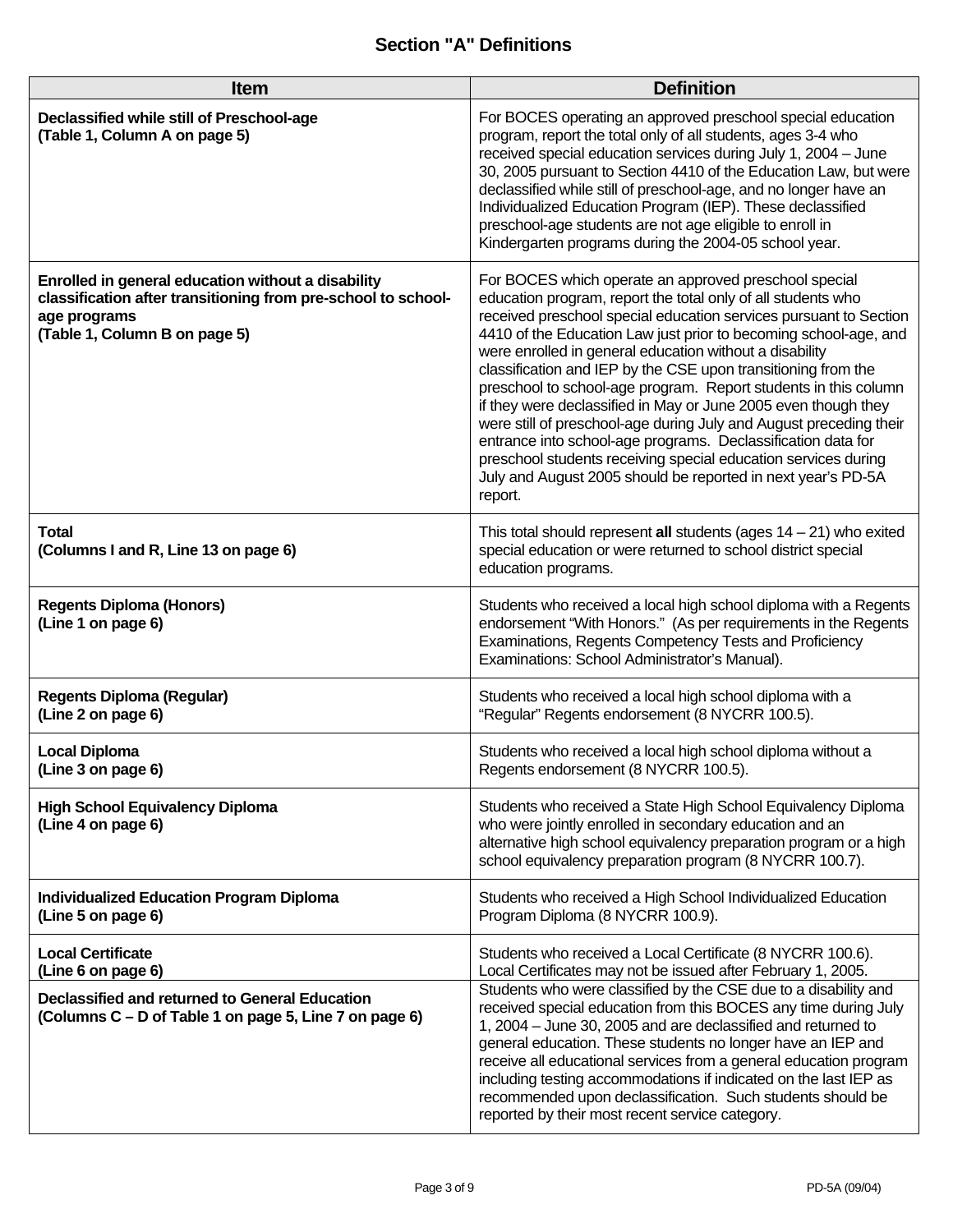# **Section "A" Definitions (continued)**

| <b>Item</b>                                                                         | <b>Definition</b>                                                                                                                                                                                                                                                                                                                                                                                                                                                                                                 |
|-------------------------------------------------------------------------------------|-------------------------------------------------------------------------------------------------------------------------------------------------------------------------------------------------------------------------------------------------------------------------------------------------------------------------------------------------------------------------------------------------------------------------------------------------------------------------------------------------------------------|
| <b>Reached Maximum Age</b><br>(Line 8 on page 6)                                    | Students, who were enrolled in this BOCES at the age of 21,<br>turned 21 after September 1, 2004, and who did not receive a<br>diploma or certificate or exit special education by any other basis<br>of exiting.                                                                                                                                                                                                                                                                                                 |
| <b>Returned to School District Special Education Programs</b><br>(Line 9 on page 6) | Students who were not declassified but whose placement was<br>changed so that all services are provided by a public school<br>district, or placed by the public school district in some other<br>program. Also include in this category, students whose parents<br>have placed them (at the parents' expense) in general education<br>Private/parochial schools.                                                                                                                                                  |
| Died (Line 10 on page 6)                                                            | Report the number of students who died during this report period.                                                                                                                                                                                                                                                                                                                                                                                                                                                 |
| Moved - Known To Be Continuing<br>(Line 11 on page 6)                               | Students who moved out of the BOCES catchment area and are<br>known to be continuing in another educational program. There<br>need not be evidence that such students are continuing in special<br>education, only that they are continuing in an educational<br>program.                                                                                                                                                                                                                                         |
|                                                                                     | It is the responsibility of school districts to maintain some<br>documentation of students' continuing participation in other<br>educational programs. BOCES will need to consult with school<br>districts to determine which students to report in this category.                                                                                                                                                                                                                                                |
| <b>Dropped Out</b><br>(Line 12 on page 6)                                           | Students who were enrolled at some point in the reporting year,<br>were not enrolled at the end of the reporting year, and did not exit<br>through any of the other basis described (Line $1 - 11$ on page 6).<br>This line includes dropouts, students who moved and are not<br>known to be continuing, runaways, expulsions, status unknown,<br>and other students who left school. Dropouts at ages 14 and 15<br>should only be reported after all attempts to enforce attendance<br>requirements have failed. |

Page 4 of 9 PD-5A (09/04)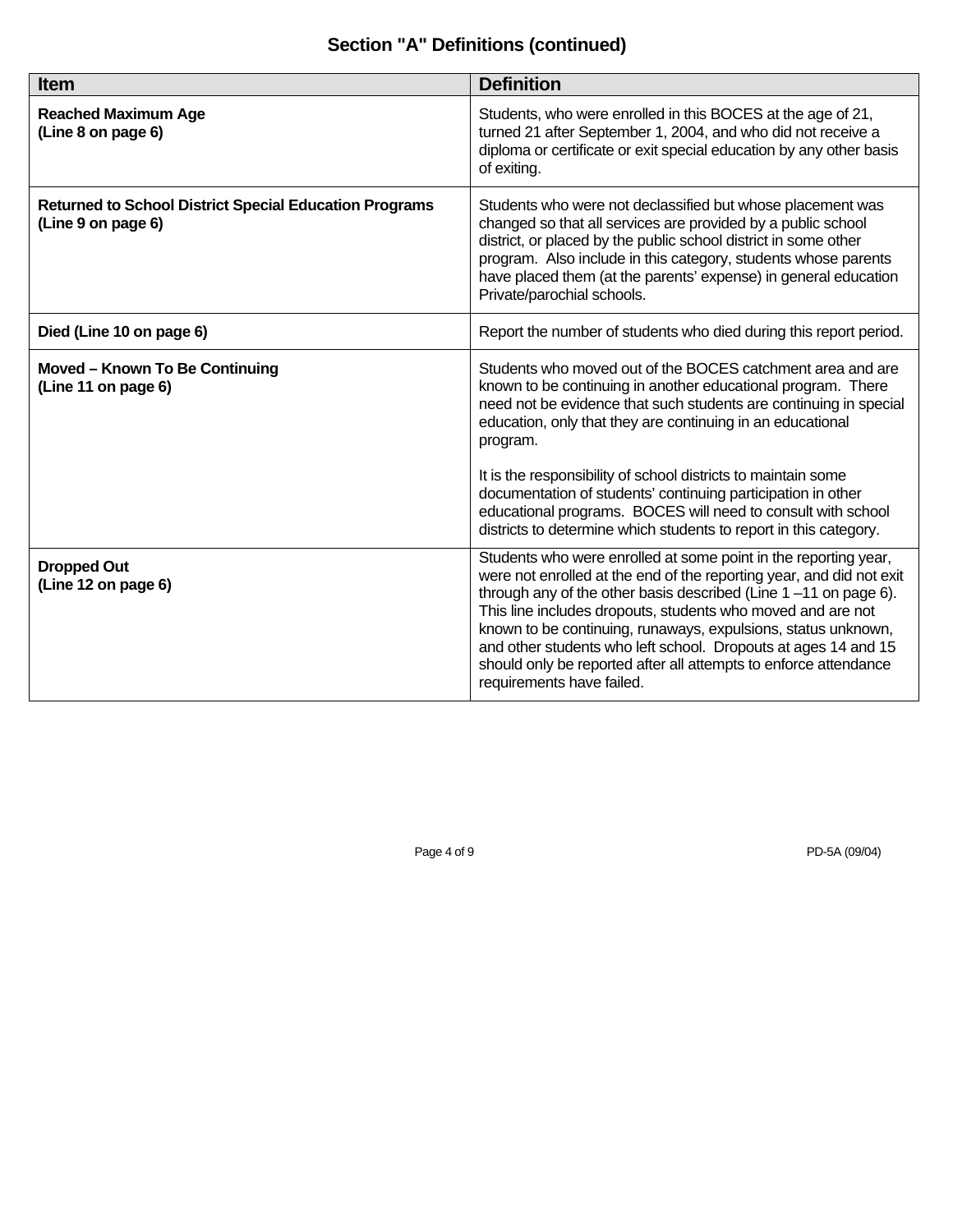### **Section A – Table 1Report of Students with Disabilities Returned to General Education (Declassified) Between Ages 3 – 13 July 1, 2004 to June 30, 2005**

|              |                                                                                                                                                                       | $A^*$                                                                 | $B^*$                                                                                                                                                                                           | C                                                                                     | D                                                                                      |
|--------------|-----------------------------------------------------------------------------------------------------------------------------------------------------------------------|-----------------------------------------------------------------------|-------------------------------------------------------------------------------------------------------------------------------------------------------------------------------------------------|---------------------------------------------------------------------------------------|----------------------------------------------------------------------------------------|
|              |                                                                                                                                                                       | <b>PRE-SCHOOL</b>                                                     | PRE-SCHOOL TO SCHOOL-<br><b>AGE TRANSITION</b>                                                                                                                                                  | <b>SCHOOL-AGE</b>                                                                     | <b>SCHOOL-AGE</b>                                                                      |
| Line<br>No.  |                                                                                                                                                                       | <b>Declassified While Still of</b><br>Preschool-age<br>$(Ages 3 - 4)$ | <b>Enrolled In General Education</b><br><b>Without A Disability</b><br><b>Classification After Transitioning</b><br><b>From Preschool Special</b><br><b>Education To School-Age</b><br>Programs | <b>Declassified And Returned</b><br><b>To General Education</b><br>Between Ages 4 - 8 | <b>Declassified And Returned To</b><br><b>General Education Between</b><br>Ages 9 - 13 |
|              | <b>Pre-School Students With Disabilities</b>                                                                                                                          |                                                                       |                                                                                                                                                                                                 |                                                                                       |                                                                                        |
| $\mathbf{2}$ | <b>School-Age Students With Disabilities</b><br><b>Receiving Special Class Programs.</b><br>These students may also be receiving<br>other special education services. |                                                                       |                                                                                                                                                                                                 |                                                                                       |                                                                                        |
| 3            | <b>School-Age Students With Disabilities</b><br><b>Receiving Only Services Other Than</b><br><b>Special Class Programs</b>                                            |                                                                       |                                                                                                                                                                                                 |                                                                                       |                                                                                        |

**\* Only BOCES that operate approved preschool special education programs, pursuant to Section 4410 of the Education Law, should enter data in the two cells below. All other BOCES should enter "NA" (Not Applicable).** 

**Section A – Table 2** 

# **Report of School-Age Students with Disabilities, Ages 4 - 13, Returned to School District Special Education Programs July 1, 2004 to June 30, 2005**

| Line<br>No. |                                                                                                                                                   | <b>Number of Students Returned to School District</b><br>Special Education Programs Between Ages 4 - 13 |
|-------------|---------------------------------------------------------------------------------------------------------------------------------------------------|---------------------------------------------------------------------------------------------------------|
|             | School-Age Students with Disabilities Receiving Special Class Programs. These students may also be<br>receiving other special education services. |                                                                                                         |
|             | School-Age Students with Disabilities Receiving Only Services Other Than Special Class Programs                                                   |                                                                                                         |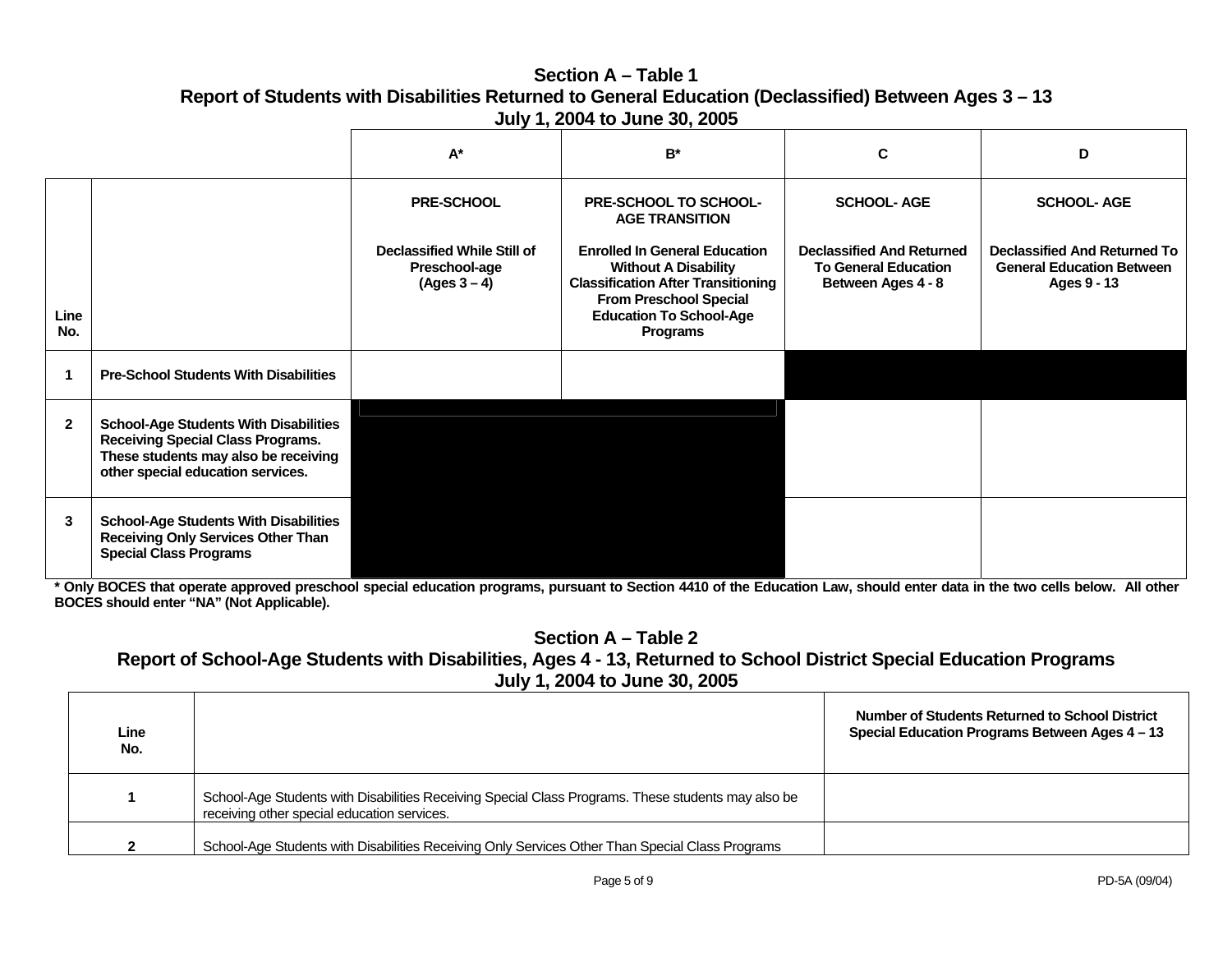#### **Section A – Tables 3 and 4**

**Report of Students with Disabilities Exiting Special Education or Returned to School District Special Education Programs (Ages 14 –21) July 1, 2004 to June 30, 2005** 

|                |                                                                         | Table 3<br>Table 4<br><b>Students Provided Special Class Programs</b><br><b>Students Provided Only Other Than Special Class Programs</b> |    |    |    |    |    |    |    |              |    |    |    |                            |              |    |    |              |              |
|----------------|-------------------------------------------------------------------------|------------------------------------------------------------------------------------------------------------------------------------------|----|----|----|----|----|----|----|--------------|----|----|----|----------------------------|--------------|----|----|--------------|--------------|
|                |                                                                         | F<br>G<br>н<br>в<br>C<br>D<br>Е<br>Α<br>п<br>AGE as of December 1, 2004                                                                  |    |    |    |    |    |    |    | J            | Κ  |    | M  | N                          | $\mathbf{o}$ | P  | Q  | $\mathsf{R}$ |              |
|                |                                                                         |                                                                                                                                          |    |    |    |    |    |    |    | <b>Total</b> |    |    |    | AGE as of December 1, 2004 |              |    |    |              | <b>Total</b> |
|                | <b>Basis of Exit</b>                                                    | 14                                                                                                                                       | 15 | 16 | 17 | 18 | 19 | 20 | 21 | $(A-H)$      | 14 | 15 | 16 | 17                         | 18           | 19 | 20 | 21           | (J-Q)        |
| $\mathbf{1}$   | <b>Regents Diploma (Honors)</b>                                         |                                                                                                                                          |    |    |    |    |    |    |    |              |    |    |    |                            |              |    |    |              |              |
| $\mathbf{2}$   | <b>Regents Diploma (Regular)</b>                                        |                                                                                                                                          |    |    |    |    |    |    |    |              |    |    |    |                            |              |    |    |              |              |
| $\mathbf{3}$   | <b>Local Diploma</b>                                                    |                                                                                                                                          |    |    |    |    |    |    |    |              |    |    |    |                            |              |    |    |              |              |
| 4              | <b>High School Equivalency Diploma</b>                                  |                                                                                                                                          |    |    |    |    |    |    |    |              |    |    |    |                            |              |    |    |              |              |
| $\sqrt{5}$     | <b>Individualized Education Program Diploma</b>                         |                                                                                                                                          |    |    |    |    |    |    |    |              |    |    |    |                            |              |    |    |              |              |
| 6              | <b>Local Certificate</b>                                                |                                                                                                                                          |    |    |    |    |    |    |    |              |    |    |    |                            |              |    |    |              |              |
| $\overline{7}$ | <b>Declassified Returned To General Education</b>                       |                                                                                                                                          |    |    |    |    |    |    |    |              |    |    |    |                            |              |    |    |              |              |
| 8              | <b>Reached Maximum Age</b>                                              |                                                                                                                                          |    |    |    |    |    |    |    |              |    |    |    |                            |              |    |    |              |              |
| 9              | <b>Returned To School District Special</b><br><b>Education Programs</b> |                                                                                                                                          |    |    |    |    |    |    |    |              |    |    |    |                            |              |    |    |              |              |
| 10             | <b>Died</b>                                                             |                                                                                                                                          |    |    |    |    |    |    |    |              |    |    |    |                            |              |    |    |              |              |
| 11             | Moved - Known To Be Continuing                                          |                                                                                                                                          |    |    |    |    |    |    |    |              |    |    |    |                            |              |    |    |              |              |
| 12             | <b>Dropped Out</b>                                                      |                                                                                                                                          |    |    |    |    |    |    |    |              |    |    |    |                            |              |    |    |              |              |
| 13             | Total - Lines 1-12                                                      |                                                                                                                                          |    |    |    |    |    |    |    |              |    |    |    |                            |              |    |    |              |              |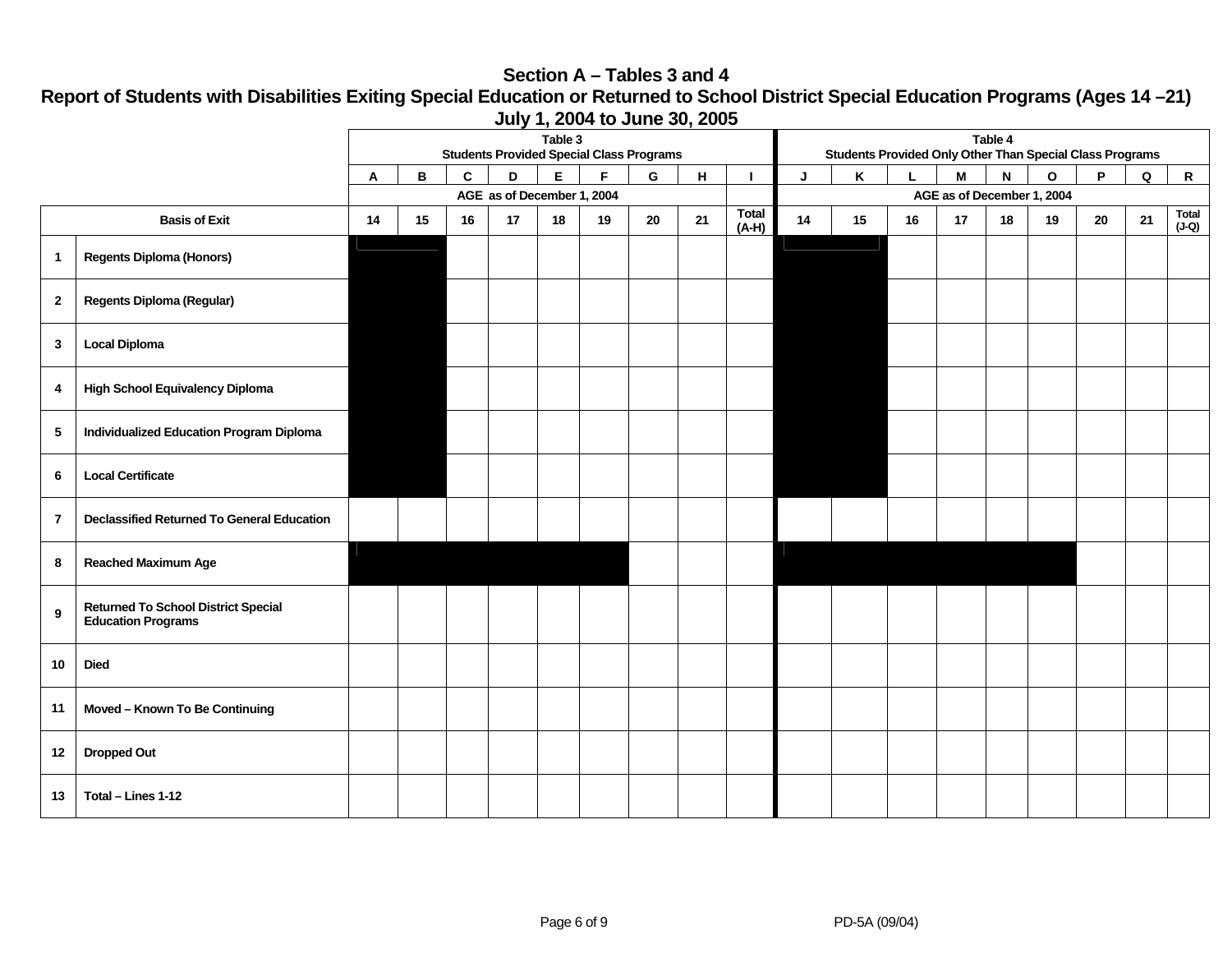#### **Section A – Tables 5 and 6 Race/Ethnicity of Students with Disabilities Exiting Special Education or Returned To School District Special Education Programs (Ages 14– 21) July 1, 2004 to June 30, 2005**

|                                                                                             |                                                   |                                         | Table 6<br>Students Provided Only Other Than Special Class Programs |              |                                                      |       |                         |                                         |                               |                       |          |       |          |
|---------------------------------------------------------------------------------------------|---------------------------------------------------|-----------------------------------------|---------------------------------------------------------------------|--------------|------------------------------------------------------|-------|-------------------------|-----------------------------------------|-------------------------------|-----------------------|----------|-------|----------|
|                                                                                             |                                                   | Α                                       | В                                                                   | C            | <b>Students Provided Special Class Programs</b><br>D | E.    | $\overline{\mathbf{r}}$ | G                                       | H.                            |                       | J        | K     | $L^{**}$ |
|                                                                                             |                                                   |                                         |                                                                     |              | <b>Race/Ethnicity</b>                                |       |                         |                                         |                               | <b>Race/Ethnicity</b> |          |       |          |
| <b>Basis of Exit</b>                                                                        |                                                   | American<br>Indian<br>Alaskan<br>Native | Asian/<br>Pacific<br>Islander                                       | <b>Black</b> | Hispanic                                             | White | Total                   | American<br>Indian<br>Alaskan<br>Native | Asian/<br>Pacific<br>Islander | <b>Black</b>          | Hispanic | White | Total    |
| $\mathbf{1}$                                                                                | <b>Regents Diploma (Honors)</b>                   |                                         |                                                                     |              |                                                      |       |                         |                                         |                               |                       |          |       |          |
| $\mathbf{2}$                                                                                | <b>Regents Diploma (Regular)</b>                  |                                         |                                                                     |              |                                                      |       |                         |                                         |                               |                       |          |       |          |
| 3                                                                                           | <b>Local Diploma</b>                              |                                         |                                                                     |              |                                                      |       |                         |                                         |                               |                       |          |       |          |
| 4                                                                                           | High School Equivalency Diploma.                  |                                         |                                                                     |              |                                                      |       |                         |                                         |                               |                       |          |       |          |
| 5                                                                                           | <b>Individualized Education Program Diploma</b>   |                                         |                                                                     |              |                                                      |       |                         |                                         |                               |                       |          |       |          |
| 6                                                                                           | <b>Local Certificate</b>                          |                                         |                                                                     |              |                                                      |       |                         |                                         |                               |                       |          |       |          |
| $\overline{7}$                                                                              | <b>Declassified Returned To General Education</b> |                                         |                                                                     |              |                                                      |       |                         |                                         |                               |                       |          |       |          |
| 8                                                                                           | <b>Reached Maximum Age</b>                        |                                         |                                                                     |              |                                                      |       |                         |                                         |                               |                       |          |       |          |
| <b>Returned To School District Special</b><br>$\boldsymbol{9}$<br><b>Education Programs</b> |                                                   |                                         |                                                                     |              |                                                      |       |                         |                                         |                               |                       |          |       |          |
| 10                                                                                          | <b>Died</b>                                       |                                         |                                                                     |              |                                                      |       |                         |                                         |                               |                       |          |       |          |
| 11                                                                                          | Moved - Known To Be Continuing                    |                                         |                                                                     |              |                                                      |       |                         |                                         |                               |                       |          |       |          |
| 12                                                                                          | <b>Dropped Out</b>                                |                                         |                                                                     |              |                                                      |       |                         |                                         |                               |                       |          |       |          |
| 13                                                                                          | Total - Lines 1-12                                |                                         |                                                                     |              |                                                      |       |                         |                                         |                               |                       |          |       |          |

\*Totals reported in this column must be the same as totals reported in Table 3, Column I

\*\*Totals reported in this column must be the same as totals reported in Table 4, Column R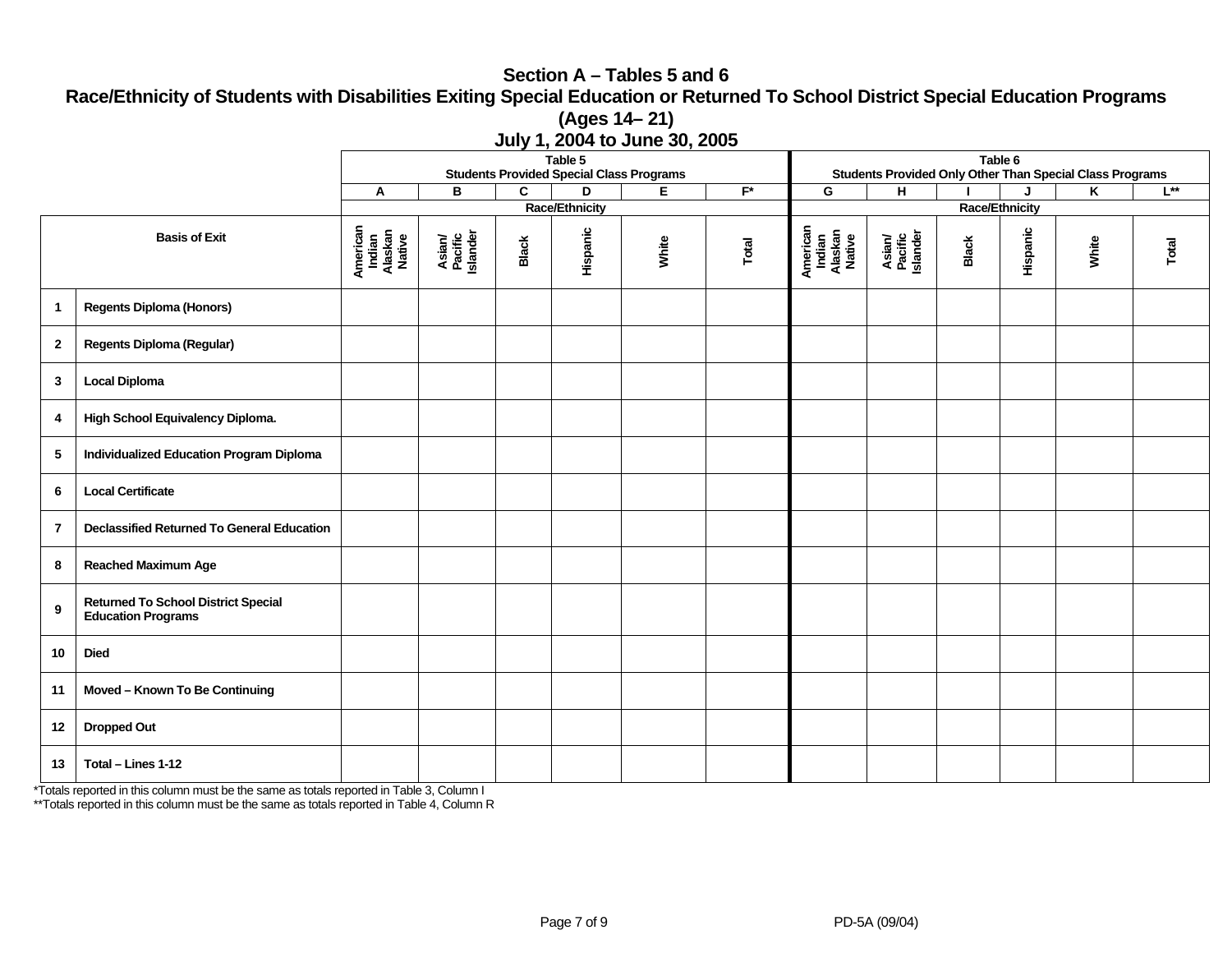#### **Section B – Report of Students with Disabilities Postsecondary Education and Employment Plans Table 1 – Students Provided Special Class Programs 2004-2005**

For all students with disabilities reported in Section A, Table 3, indicate their intended postsecondary plans. (BOCES are not required to verify that such plans were actually achieved/implemented by students.) Students should be reported once by their primary plan. (Students intending to enter postsecondary education programs and employment should be reported in the appropriate postsecondary education category.) The total number of students entered in this section should be equal to the total number of students in Section A, Table 3, who exited with a Regents Diploma-Honors, Regents Diploma-Regular, Local Diploma, High School Equivalency Diploma, Individualized Education Program Diploma, Local Certificate, Reached Maximum Age, or Dropped Out.

| <b>Number to Post-Secondary Education</b> |                       |                       |                             | Number To<br>Employment* | Number To<br><b>Military Service</b> | Number To<br><b>Adult Services</b> | Other | Unknown | Total | Guidelines for Matching Numbers<br>Reported on Table 3 on Page 6           |
|-------------------------------------------|-----------------------|-----------------------|-----------------------------|--------------------------|--------------------------------------|------------------------------------|-------|---------|-------|----------------------------------------------------------------------------|
|                                           | $4 - Year$<br>College | $2 - Year$<br>College | Other<br>Post-<br>Secondary |                          |                                      |                                    |       |         |       |                                                                            |
| Regents Diploma-<br><b>Honors</b>         |                       |                       |                             |                          |                                      |                                    |       |         |       | The total must equal the total reported on<br>Line 1 of Table 3 on Page 6  |
| Regents Diploma-<br>Regular               |                       |                       |                             |                          |                                      |                                    |       |         |       | The total must equal the total reported on<br>Line 2 of Table 3 on Page 6  |
| Local Diploma                             |                       |                       |                             |                          |                                      |                                    |       |         |       | The total must equal the total reported on<br>Line 3 of Table 3 on Page 6  |
| <b>HSE Diploma</b>                        |                       |                       |                             |                          |                                      |                                    |       |         |       | The total must equal the total reported on<br>Line 4 of Table 3 on Page 6  |
| <b>IEP Diploma</b>                        |                       |                       |                             |                          |                                      |                                    |       |         |       | The total must equal the total reported on<br>Line 5 of Table 3 on Page 6  |
| <b>Local Certificate</b>                  |                       |                       |                             |                          |                                      |                                    |       |         |       | The total must equal the total reported on<br>Line 6 of Table 3 on Page 6  |
| Reached Maximum<br>Age                    |                       |                       |                             |                          |                                      |                                    |       |         |       | The total must equal the total reported on<br>Line 8 of Table 3 on Page 6  |
| Dropped Out                               |                       |                       |                             |                          |                                      |                                    |       |         |       | The total must equal the total reported on<br>Line 12 of Table 3 on Page 6 |
| Total                                     |                       |                       |                             |                          |                                      |                                    |       |         |       |                                                                            |

\* **Employment can include regular competitive employment, supported employment, or sheltered employment, as long as the student will receive some compensation for work.**